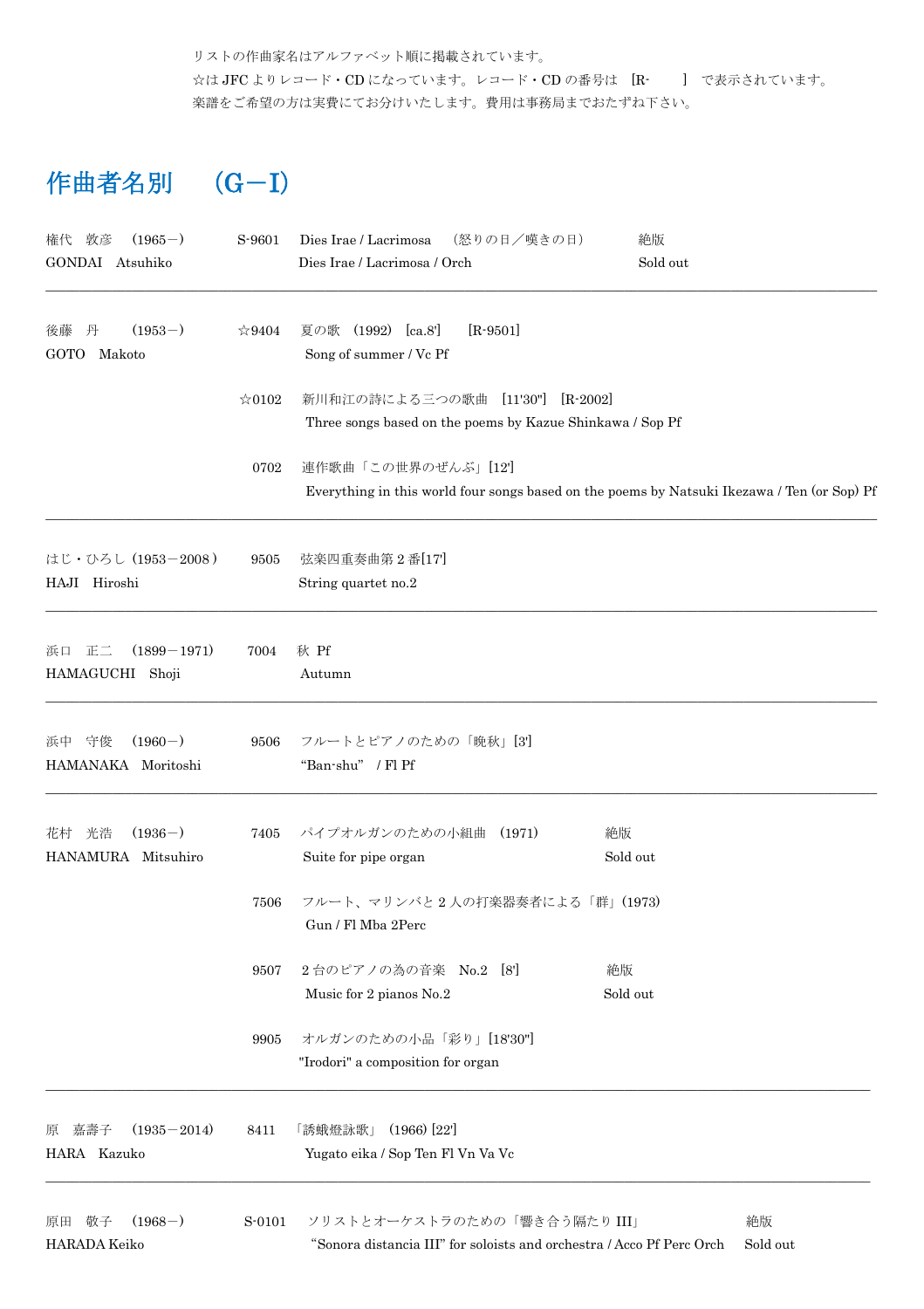| $(1945 - 1996)$<br>原谷<br>宏<br>HARAYA Hiroshi | $\approx 9508$         | チェロとピアノの為の三つの掌篇 [14'30"]<br>$[R-9601]$<br>Three short pieces for violoncello and piano                         |
|----------------------------------------------|------------------------|----------------------------------------------------------------------------------------------------------------|
| 長谷川良夫<br>$(1907 - 1981)$<br>HASEGAWA Yoshio  | 7212                   | 管弦楽のためのバラード (1941)<br>Ballata per orchestra                                                                    |
| $(1944-)$<br>和彦<br>服部<br>HATTORI Kazuhiko    | 9202                   | 「美しき受難者」<br>$(1991)$ [9']<br>"Beautiful people of suffering" / Vn Pf                                           |
| $(1933-)$<br>服部<br>公一<br>HATTORI<br>Koichi   | $*7609$                | 嬉遊曲、12の声と2つのチェロのために… (1975) [10'55"]<br>$[R-8002]$<br>絶版<br>Sold out<br>Divertimento for 12 voices & 2 celli   |
|                                              | ☆7808                  | 12部の声のためのディヴェルティメント (1977) [R-8302]<br>Divertimento for 12 voices / 12Vo Shaku(or Fl) 2Koto(Pf or Hp)          |
|                                              | 8515                   | 新羅人<br>讚 (1985) [ca.8']<br>Vn, Vc, Pf<br>古<br>Homage to old "Silla-in" / Vn Vc Pf                              |
| $(1944-)$<br>早川<br>和子<br>HAYAKAWA Kazuko     | $\approx 8320$         | 「インシステンス II」-フルート・ソロのための- (1982) [18']<br>$[R-8302]$<br>Insistence II / Fl                                     |
|                                              | $\approx 8614$<br>9007 | 「彷」ーフルートとチェロのためのー (1955) [10'30"] [R-8802]<br>"Ho" (Fluctuation) / Fl Vc<br>「魄」-二本のコントラバスのための- (1989) [14'30"] |
|                                              | $\approx 9203$         | Haku / 2 Cb<br>「縺」ークラリネット、ファゴットとホルンのためのー [10'30"] [R-9301]<br>Ren / Cl Bn Hrn                                  |
|                                              | 0305                   | 汎~独奏チェロのための~ [10'40"] Vc<br>絶版<br>Sold out<br>Han                                                              |
| $(1934-)$<br>早川 正昭<br>HAYAKAWA Masaaki       | 7511                   | 四つの小さな詩 (1975) [9'23"]<br>Four little poems / Sop(or Mez) Sax-qu Perc Hp                                       |
|                                              | 9803                   | 尺八、ヴァイオリン、打楽器と弦楽器のための「幻影」(1977) [12]<br>Gen-ei / Shaku Vn Perc St-ens                                          |
|                                              | 0802                   | 無伴奏 ヴィオラ・ソナタ (2007) [ca.9]<br>Sonata for viola solo / Va                                                       |
| $(1936-)$<br>林 梓<br>HAYASHI Azusa            | 7207                   | ピアノの為の前奏曲「舞」 [60']<br>絶版<br>Sold out<br>Preludes for piano "Mai"                                               |
|                                              | 7303                   | 組歌曲「薬師寺東塔」                                                                                                     |

 $\_$  , and the set of the set of the set of the set of the set of the set of the set of the set of the set of the set of the set of the set of the set of the set of the set of the set of the set of the set of the set of th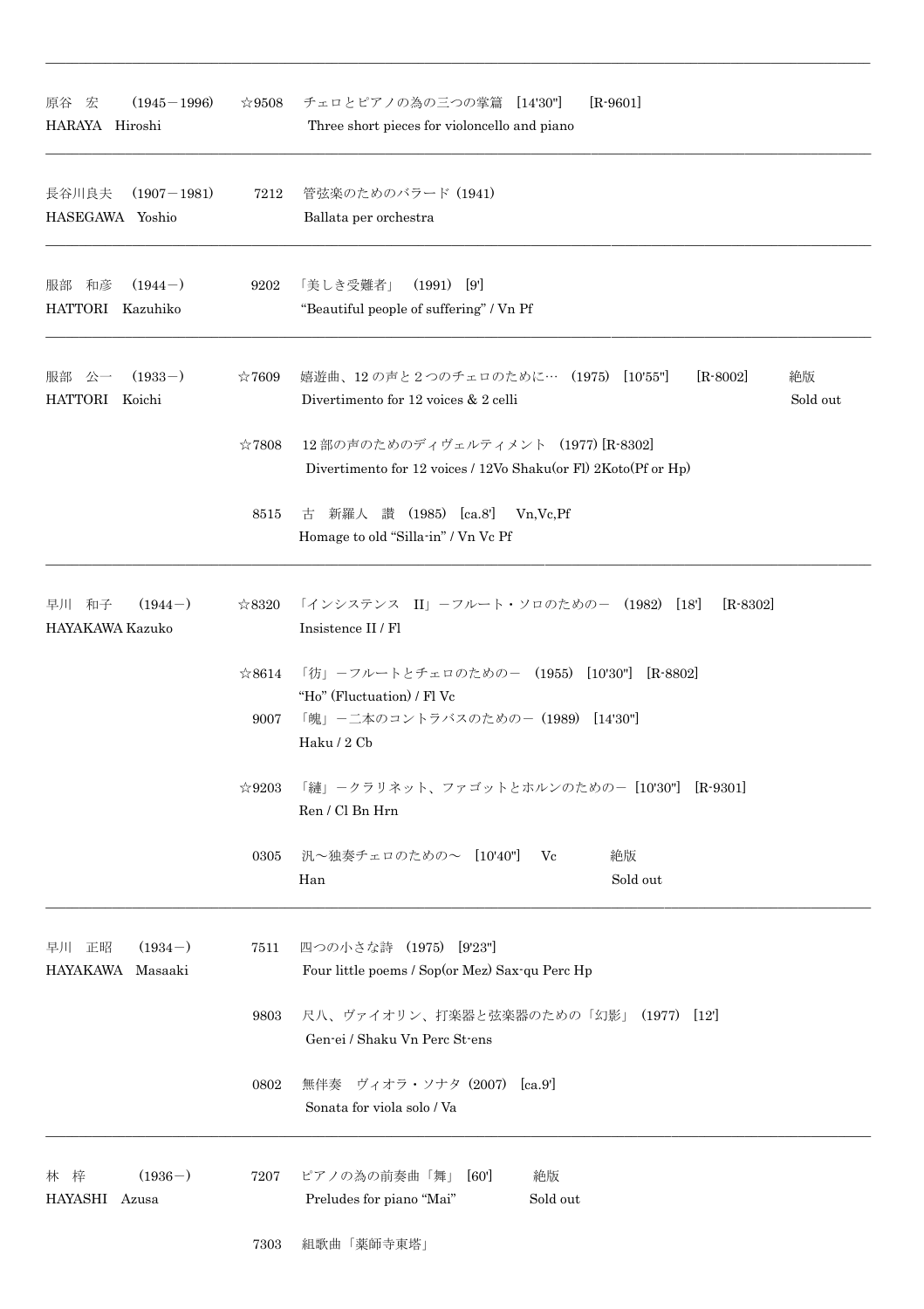|                                             |                | Song cycle "Yakushiji azuma-to" / Mez, Pf            |
|---------------------------------------------|----------------|------------------------------------------------------|
|                                             | 7409           | ピアノの為の組曲「わらべうた」                                      |
|                                             |                | Suite for piano "Warabe-uta"                         |
|                                             | 7610           | ピアノの為の前奏曲集「舞」 No.8~10                                |
|                                             |                | Preludes for piano "Mai(Movement)" No.8 $\sim$ 10    |
|                                             | 8321           | ヴァイオリンとピアノの為のソナタ(1961)                               |
|                                             |                | Sonata for violin and piano                          |
| 林 光<br>$(1931 - 2012)$<br>HAYASHI<br>Hikaru | S-9001         | 弦楽四重奏曲「レゲンデ」 (1989) [20]<br>String quartet "Legende" |
|                                             |                |                                                      |
| $(1964-)$<br>日野原秀彦                          | 0103           | コンモス「アンティゴネー」よりの一情景 [10'20"]                         |
| HINOHARA Hidehiko                           |                | Commos-Una scena da "Antigone" - / Vo Vn Pf          |
| $(1959-)$<br>平部やよい                          | 9405           | "Trinity"-3人のチェロ奏者のための- [6'40"]                      |
| HIRABE Yayoi                                |                | "Trinity for 3 cello players"                        |
| $(1910 - 2002)$<br>平井康三郎                    | 7108           | 無伴奏バイオリンのための三つの綺想曲 (1971) [13'07"]                   |
| HIRAI Kozaburo                              |                | 3 Caprices for violin solo (unaccompanied)           |
| $(1957-)$<br>京子<br>平井                       | 0402           | ふたつの幻想曲<br>[19]<br>絶版                                |
| HIRAI Kyoko                                 |                | Two Fantasies / Pf<br>Sold out                       |
|                                             | $\approx 0703$ | $[R-2009]$<br>アダージョとアレグロ [ca.9']                     |
|                                             |                | Adagio and Allegro for piano                         |
|                                             | 1102           | 青海波 3本のフルートのために (2008) [ca.11']<br>絶版                |
|                                             |                | Blue Ocean Waves (SEI-GAI-HA) / 3 Fl<br>Sold out     |
| $(1937-)$<br>平井丈一朗                          | 7109           | ピアノのための詩曲 (1963)                                     |
| HIRAI Takeichiro                            |                | Poem for piano solo                                  |
| $(1974-)$                                   |                | ウラノマレビト [ca.17]<br>$[R-2008]$                        |
| 平野 一郎<br>HIRANO Jiro                        | $\approx 0704$ | Ura no marebito / Str-qu                             |
| $(1947-)$<br>平野 淳一                          | 7117           | ピアノのための三章 (1970)                                     |
| <b>HIRANO</b><br>Jun-ichi                   |                | 3 Movements for piano                                |
|                                             | 7708           | ヴィオラとピアノのための「ディスタンス」 (1974) [ca.14']                 |
|                                             |                | "Distance" / Va $\cal{P}f$                           |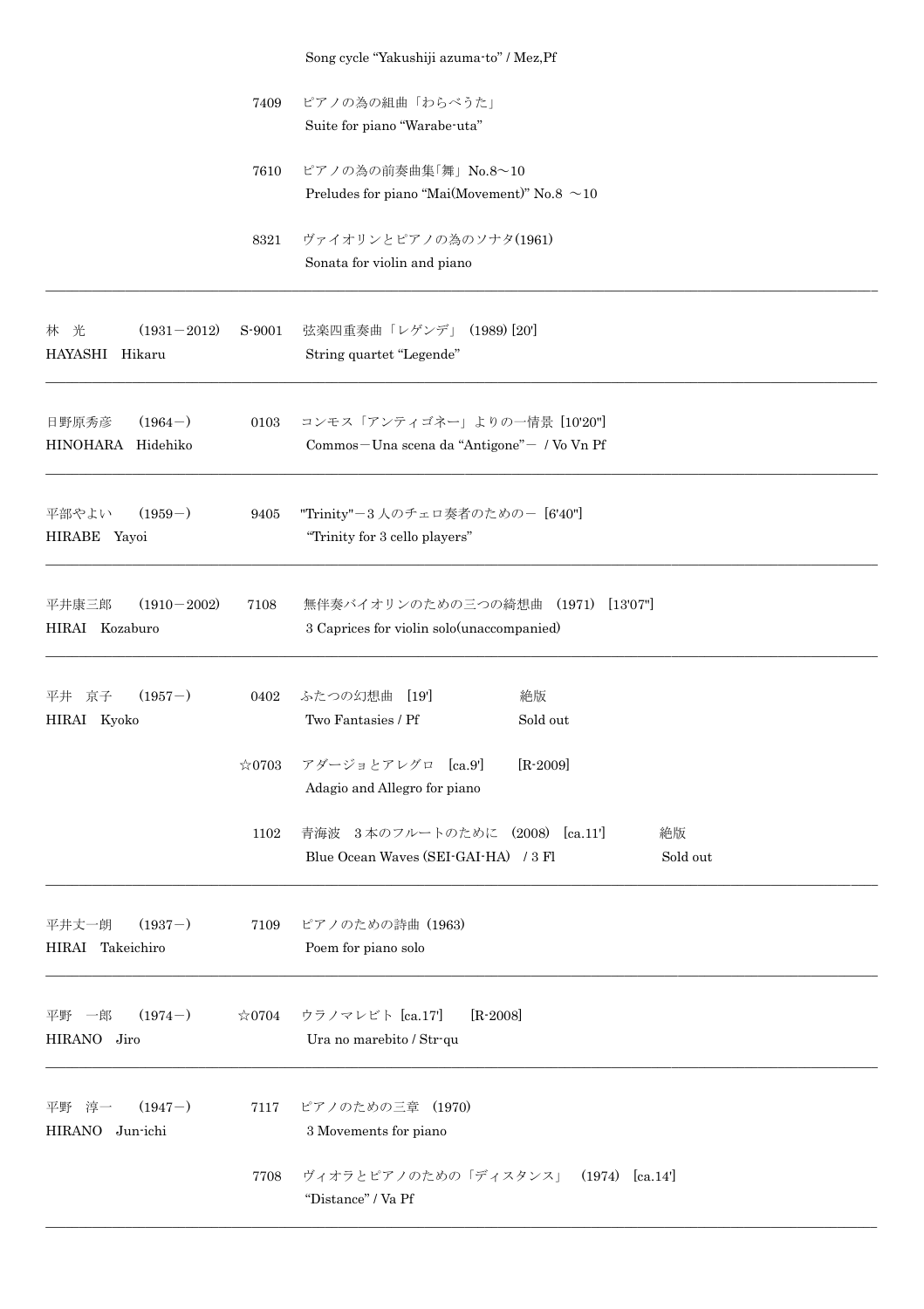| 毅州<br>平吉<br><b>HIRAYOSHI</b>                         | $(1936 - 1998)$<br>Takekuni | 7501                                                                                         | 弦楽のためのエピタフ(1971)<br>Epitaph / Str-ens                                                |
|------------------------------------------------------|-----------------------------|----------------------------------------------------------------------------------------------|--------------------------------------------------------------------------------------|
|                                                      |                             | S-8201                                                                                       | ギターとオーケストラのための協奏曲 (1980) [15]<br>絶版<br>Concerto for guitar and orchestra<br>Sold out |
| 智之<br>久留<br>$(1955-)$<br><b>HISATOME</b><br>Tomoyuki | 8715                        | 「デュオ」ーヴァイオリンとハープのためのー (1985) [ca.6']<br>"Duo" (Part 1) / Vn Hp                               |                                                                                      |
|                                                      | 8911                        | フルーティック・タック (1987) [7'30"]<br>絶版<br>Flutick · tack / Fl Cemb<br>Sold out                     |                                                                                      |
| 尚子<br>菱沼<br>HISHINUMA Naoko                          | $(1970-)$                   | S-9901                                                                                       | REFLEX for piano and orchestra<br>絶版<br>Sold out                                     |
| 雅夫<br>$(1930 - 2008)$<br>本間<br>HOMMA Masao           |                             | 7706                                                                                         | 弦楽四重奏のためのポリ・オスティナート(1973)<br>$Str$ qu<br>Poly ostinato                               |
|                                                      | ☆8402                       | 「相響 II」20 絃箏と 17 絃箏のための (1981) [12']<br>$[R - 8502]$<br>Sokyo II / 20-gen, 17-gen            |                                                                                      |
|                                                      | 8907                        | ギターのために (1989) [12]<br>For guitar                                                            |                                                                                      |
|                                                      | $\approx 9105$              | 「サウンド・シフト第4番」-4 手連弾のための-(1988) [10'] [R-9901]<br>"Sound shift No.4" for piano four hands     |                                                                                      |
|                                                      | 9204                        | 「交錯」ーピアノとマリンバのためのー (1992) [8']<br>"Intersection" / Mba Pf                                    |                                                                                      |
|                                                      | 9509                        | ジャンクション II -3奏者のための-<br>(1988)<br>$[11]$<br>Junction II for 3 players / Trp Pf Perc          |                                                                                      |
|                                                      | 0002                        | 交錯 II~チューバとピアノのための~ [8']<br>Intersection II for Tuba and Piano                               |                                                                                      |
|                                                      | 0403                        | ピアノのためのクロス・モードII [9'30"]<br>Cross-mode II for piano                                          |                                                                                      |
| 幹夫<br>堀切<br>HORIKIRI                                 | $(1953-)$<br>Mikio          | $\approx$ 9205                                                                               | 3つのロマンツェ [16]<br>$[R-9301]$<br>絶版<br>Thress Romances / Ob Hrn Vc Pf<br>Sold out      |
| 隆一<br>堀越<br>HORIKOSHI                                | $(1949-)$<br>Ryuichi        | $\approx 9206$                                                                               | 木のような (1991) [9'20"]<br>$[R-9301]$<br>Arboraceous for 4 double basses                |
|                                                      | $\approx 9602$<br>9906      | ウインドスケイプ (1978) [11'41"]<br>$[R$ -9901]<br>Windscape / Fl Vn Pf<br>彫刻する (1998) [7'30"]<br>絶版 |                                                                                      |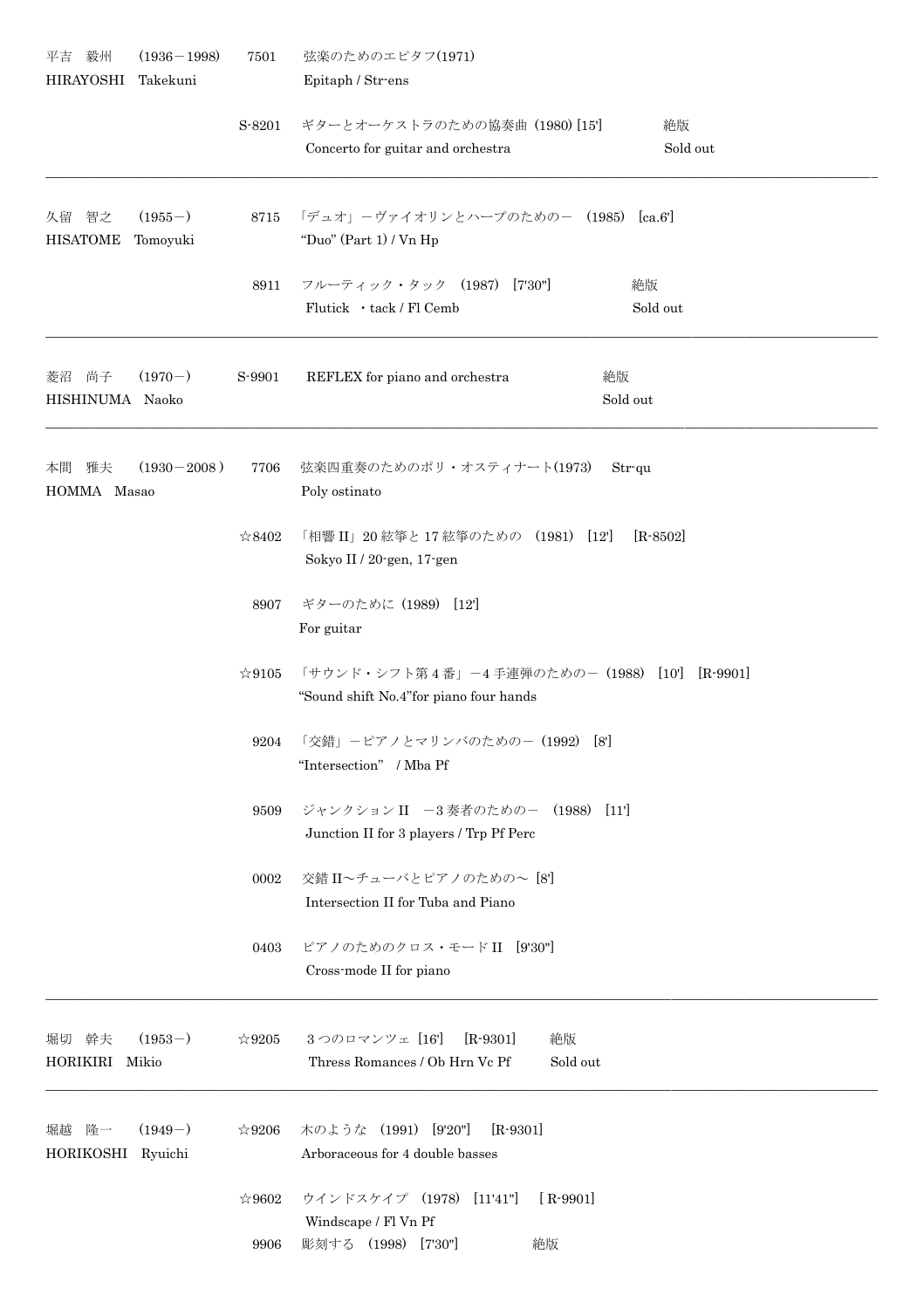|                                                   |                | Sold out<br>Sculpturing $-$ for piano solo                                                                                              |
|---------------------------------------------------|----------------|-----------------------------------------------------------------------------------------------------------------------------------------|
|                                                   | 0306           | 石の年代記写本<br>[36]                                                                                                                         |
|                                                   |                | The stone chronicle codex / Fl Cl Vn Vc Pf                                                                                              |
| 市場<br>$(1910 - 2002)$<br>幸介<br>ICHIBA Kohsule     | 8401           | $(1982)$ $[ca.23']$<br>絶版<br>交響曲<br>Symphony / Orch<br>Sold out                                                                         |
|                                                   | 9406           | Solo-flute のための3章<br>(1994)<br>[ca.6]<br>絶版<br>3 Pieces for solo-flute<br>Sold out                                                      |
| $(1955-)$<br>出田 敬三<br><b>IDETA</b> Keizo          | 9907           | 電子オルガンのための「舞 MAI」 [14'30"]<br>Mai / El-org                                                                                              |
|                                                   | ☆9603          | フュージョン (融合) [11'30"]<br>$[R - 2000]$<br>Fusion / Elec-org 1 Perc-ist (Mba, Xylo Vib, Steel-dr)                                          |
|                                                   | $\approx 0307$ | $[R-2004]$<br>コントラスト [9]<br>Contrast / Fl Trp Mba Cb                                                                                    |
|                                                   | $\approx 0604$ | マリンバとピアノのための「ノスタルジア」 [14'30"]<br>$[R - 2008]$<br>"Nostalgia" for Marimba and Piano                                                      |
| $(1914 - 2005)$<br>昭<br>伊福部<br>IFUKUBE Akira      | 8101           | タプカーラ交響曲 (Revision 1979) [28]<br>Sinfonia Tapkaara / Orch                                                                               |
| $(1930-)$<br>正紀<br>飯田<br>IIDA Masanori            | 8513           | 「川」-ギターソロのための三葉- (1979)<br>[9'35"]<br>"La riviere" 3 folios for guitar solo                                                             |
| $(1930 - 2008)$<br>隆<br>飯田<br>Takashi<br>IIDA     | $\approx 7505$ | $[R - 8301]$<br>歌曲集「蛙」草野心平 詩<br>The frog / Vo Pf                                                                                        |
|                                                   | 9804           | 「蛙四章」草野心平 詩<br>[23]<br>"Kaeru yonsho (The Frog four pieces)" / F-vo                                                                     |
| $(1938-)$<br>信義<br>飯沼<br>IINUMA Nobuyoshi         | 9805           | フルートとピアノのための3つの小品 [12]<br>絶版<br>Sold out<br>3 Pieces for flute and piano                                                                |
|                                                   | 0201           | ピアノ独奏のための「花より雨に・・・」 (1982)<br>[13]<br>"Hana nori ame ni" / Pf                                                                           |
| $(1943-)$<br>池辺晋一郎<br>Shin-ichiro<br><b>IKEBE</b> | 7411           | トリヴァランス-II (1972)<br>[ca.15]<br>Trivalance / Cl Vc Cemb                                                                                 |
|                                                   | $\approx 7502$ | 「フラッシュ!」4×3 フルート群のために (1972) [7'07"] [R-8001]<br>全音楽譜出版社より出版<br>"Flash!" for the group of flutes in $4 \times 3$<br>published by ZEN-ON |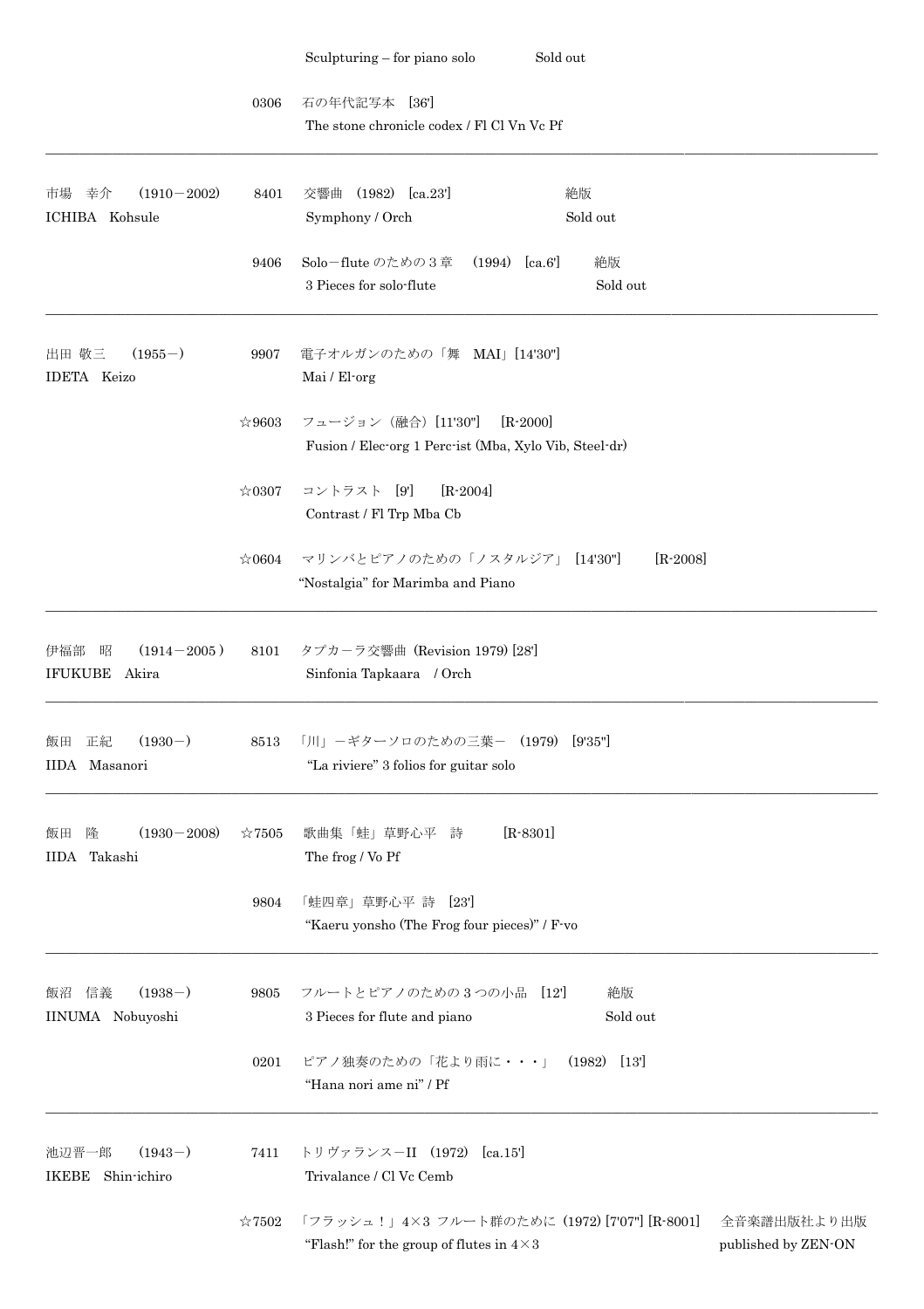|                                                | 7815<br>$\approx 7815$<br>S-7902 | 「モノヴァランス V」 - コントラバスのためのー (1975)<br>[7'15'']<br>Monovalance V / Cb                                                                                                                |  |
|------------------------------------------------|----------------------------------|-----------------------------------------------------------------------------------------------------------------------------------------------------------------------------------|--|
|                                                |                                  | モノヴァランスVI ミトラのために (1975) [9'10"]<br>$[R-8302]$<br>絶版<br>Monovalance VI / Mitra<br>Sold out                                                                                        |  |
|                                                |                                  | トライアス (1979)<br>絶版<br>Sold out<br>Trias-symphony / Orch                                                                                                                           |  |
|                                                | 8717                             | 「スパイラル」-9本のホルンのために- (1979) [ca.13']<br>"Spiral" for 9 horns                                                                                                                       |  |
|                                                | 8909                             | 「ブラック・ブランク・ブレイズ」4×2+1クラリネット群のために (1982)[8'40"]<br>"Black Blank Blaze" for the groups of clarinets in $4 \times 2 + 1$                                                             |  |
| $(1958-)$<br>池田 哲美<br>IKEDA Tetsumi            |                                  | 9116 「クレ・デ・シャン」 (1990) [13]<br>Cle des champs / Pf-qu                                                                                                                             |  |
| 池野 成<br>$(1931 - 2004)$<br>IKENO Sei           | $\approx 8001$                   | エヴォケイション [18]<br>$[R - 8102]$<br>絶版<br>Evocation / 7Perc-ist 6Trb<br>Sold out                                                                                                     |  |
| $(1933-2014)$<br>今井<br>重幸<br>IMAI Shigueyuki   | $\approx 9604$                   | チェンバロ(又はピアノ)と弦楽四重奏の為の「仮面の舞」[13'30"]<br>$[R-9701]$<br>Kamen no mai / Cemb(or Pf) Str-qu                                                                                            |  |
|                                                | $\approx 0202$                   | 17 絃筝と 13 絃筝合奏の為の「南部・二つの詩的断章」[13'] [R-2003]<br>2 Frammenti poetici "Nambu" / 17-gen, $4 \times 13$ -gen                                                                           |  |
|                                                | $\approx 0404$                   | マリンバとパーカッションとサパテオの為の協奏的変容「シギリア・ヒターナ」[19]<br>$[R-2005]$<br>Metamorfosi Concertante "Siguiriya Gitana" per Marimba e Percussione e Zapateo<br>(Percussionist Solo Ossia Duo o Trio) |  |
|                                                | $\approx 0705$                   | フリュート、ファゴットとハープの為の「青峰悠映」(序奏と田園) [9'20"]<br>$[R - 2009]$<br>"Seihoh-yuuei" (Introduzione e danza pastrale) per flauto, fagotto ed arpa                                             |  |
|                                                | 1301                             | マリンバ・打楽器とピアノの為の「狂想的変容第二番」<br>[6'30"]<br>"Metamorfosi Rapsodiana"No.2 / Mba Perc Pf                                                                                                |  |
| $(1935 - 2003)$<br>稲垣<br>静一<br>INAGAKI Seiichi | 7403                             | 絶版<br>フルート、ヴァイオリンと打楽器のためのカタリシス (1974)<br>Sold out<br>Catalysis / Fl Vn Perc                                                                                                       |  |
|                                                | $\approx 7507$                   | $[R-9101]$<br>金管楽器と打楽器のためのパルス (1974)<br>Pulse / 3Tromba 3Trb 3Perc                                                                                                                |  |
|                                                | 7805                             | ヴァイオリンとピアノのための対話 (1977) [ca.10']<br>Dialog / Vn Pf                                                                                                                                |  |
|                                                |                                  | 8412 フルートとチェロの為の「ドッペルフォン」 (1980) [ca.9]                                                                                                                                           |  |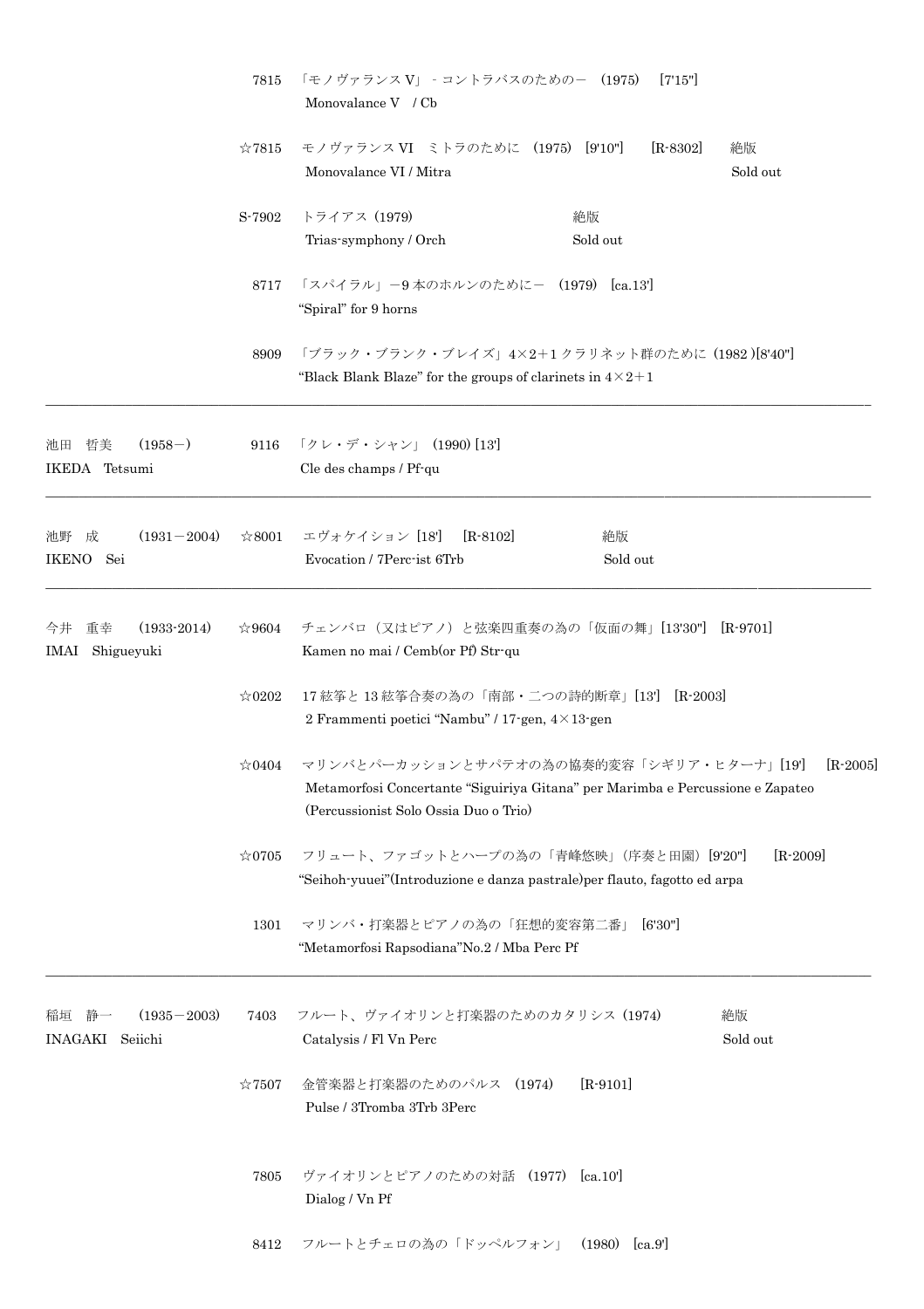|                                              |        | "Doppelphon" / Fl Vc                                                                        |
|----------------------------------------------|--------|---------------------------------------------------------------------------------------------|
|                                              | 8716   | ピアノ曲2番 (1980) [ca.7]<br>Piano piece II                                                      |
|                                              | 9303   | チェロ独奏のための「ニュアンス」 [8'40"]<br>Nuance / Vc                                                     |
|                                              | 0104   | 木々の声 バスフルート、バスクラリネット、ヴァイオリン、チェロの為に [13'20"]<br>The voice of trees / Bas-fl Bas-cl Vn Vc     |
| $(1978-)$<br>稲森安太己<br>INAMORI Yasutaki       |        | 0706 2群のアンサンブルのための変奏曲 [11'ca.]<br>Variations for double ensemble of seven instrumentalist   |
| $(1956-)$<br>井上 淳司<br>INOUE Junji            | 9806   | 4つのエチュード [13'38"]<br>4 Etudes / Pf                                                          |
| $(1921 - 1980)$<br>義朗<br>入野<br>IRINO Yoshiro | 7006   | 二面の箏と十七絃のための三楽章 (1966)<br>絶版<br>Three movements for two kotos and ju-shichi-gen<br>Sold Out |
|                                              | 7112   | グローブス第一番 (ホルンと打楽器による) (1971) [12'] Hrn, Perc<br>Globus I / Hrn Perc                         |
|                                              | 7613   | グローブスⅢ (1975)<br>Globus III / Vn Vc Hp Pf Sho (Hichi) 2Dancer                               |
|                                              | S-8001 | "Wandelungen" for grand orchestra with two shakuhachis (1973)                               |
| $(1960-)$<br>岳野<br>井澤<br>ISAWA Takeya        | 9207   | ピアノのための六つのプレリュード [730"]<br>6 Preludes for piano                                             |
| $(1940-)$<br>忠興<br>石原<br>ISHIHARA<br>Tadaoki | 7601   | タペストリー (1972) [16'~18']<br>Tapestrie / Perc-ens 3Trb                                        |
|                                              | 7908   | フルートとピアノの為の音楽 '69 (1969)<br>Musica per flauto e pianoforte '69                              |
| $(1921 - 2009)$<br>石井<br>歓<br>ISHII Kan      | 7008   | 八人の奏者による打楽器のための音楽(1970)<br>絶版<br>Music for percussions by eight players<br>Sold Out         |
| $(1951-)$<br>冬樹<br>石桁<br>ISHIGETA Fuyuki     | 9304   | 歌曲「花の幻」<br>[25]<br>Song "Hanano maboroshi" / Sop Pf                                         |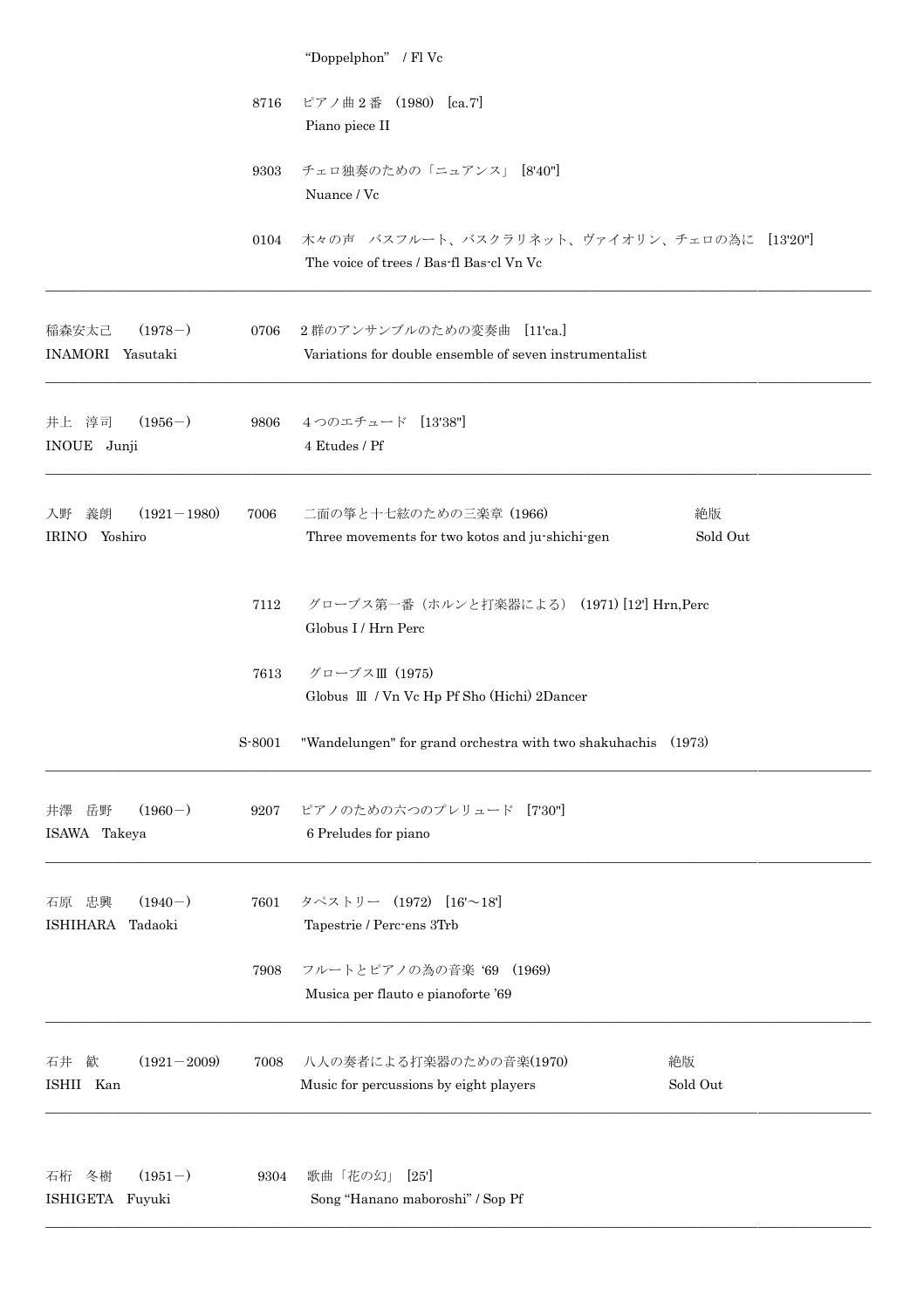| $(1950 - 2015)$<br>勝百<br>板本<br><b>ITAMOTO</b><br>Katsuto | 9702           | 「2つのピアノ曲」I.落葉の幻影 II.僧院の窓邊[14'50"]<br>Two compositions for piano                                           |
|----------------------------------------------------------|----------------|-----------------------------------------------------------------------------------------------------------|
|                                                          | $\approx 0903$ | ピアノ詩曲<br> 晩秋の朝霧[13'] [R-2011]                                                                             |
|                                                          |                | Poem for piano solo "The mist of the early morning in late autumn"                                        |
|                                                          | 1401           | そに鳥の青き御衣~ヴァイオリンとバス・フルート (ピッコロ) のための~ [11]<br>Sonidori0no Aoki Mikesi / Vn Bas-fl(Picc)                    |
| $(1973-)$<br>昇龍<br>板津<br>Shoryu<br>ITAZU                 | $\approx 0203$ | 10の小さなピアノ曲集「マジック・ハンズ」 (2001) [15]<br>$[R-2003]$<br>10 Little piano pieces "Magic hands"                   |
|                                                          | $\approx 0605$ | チェロ変奏曲「エクスプログレッションズ」 [18'] [R-2009]<br>Cello variation "Exprogressions"                                   |
| $(1963-)$<br>弘之<br>伊藤<br>ITOH Hiroyuki                   | 8902           | 2人のヴァイオリン奏者のための「ジェミナイ」<br>$(1989)$ [5']<br>Gemini / 2vn                                                   |
|                                                          | 9115           | $(1990)$ $[11'30'']$<br>ザーグナ<br>Xagna / Vn Tape or 4 vn                                                   |
|                                                          | S-9801         | 2台のピアノとオーケストラのための「シーシュポスの神話」(1998)<br>絶版<br>Sold out<br>The myth of sisyphus for two pianos and orchestra |
| 伊東<br>乾<br>Ken<br><b>ITO</b>                             | S-9401         | コスモストロフ<br>絶版<br>Cosmostorophe Quan-quen / Sai-ba-raq<br>Sold out<br>/ Orch                               |
| $(1938-)$<br>岩間<br>稔<br>IWAMA Minoru                     | 0003           | 楽興の時 [8']<br>Momento musical / Pf                                                                         |
| 充起<br>$(1929 - 2019)$<br>岩村<br>IWAMURA Mitsuoki          | 8407           | ピアノ組曲 (三つの性格的な小品による)<br>Suite for piano (consist of three characteristic pieces)                          |
|                                                          | 0004           | ピアノのための幻想曲「仄かな光の中で」<br>[8'52"]<br>Fantasy for piano "In the dim light"                                    |
|                                                          | 1201           | ピアノ組曲 音のエッセイⅡ・音のエッセイⅢ<br>[16'32"]<br>Piano Suite Sound Essay II . Sound Essay III                         |
| 和泉 耕二<br>$(1947-)$<br>IZUMI Koji                         | $\approx 8616$ | エピタッフィオ (1983) [ca.7] [R-8701]<br>Epitaffio / Vc Pf                                                       |
|                                                          | 9407           | ピアノのための「3つのアフリカ」<br>$[\text{ca.21'}]$<br>絶版<br>$3$ Africas $/$ Pf $\,$<br>Sold out                        |
|                                                          | $\approx 0503$ | 芭蕉の俳句による「諷詠三趣」ー歌とピアノのための [9'25"] [R-2006]                                                                 |